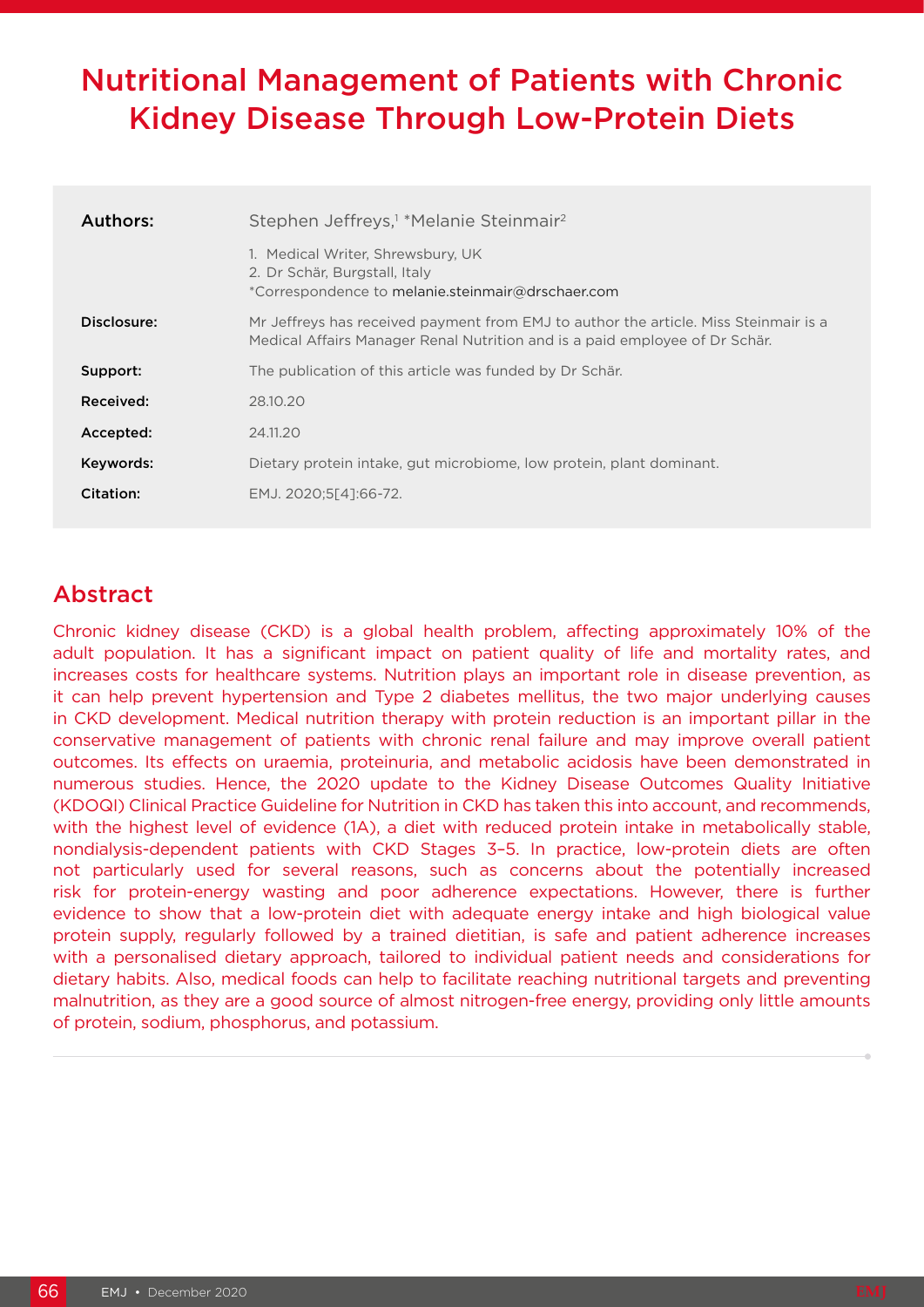#### INTRODUCTION

Dependent on their level of residual kidney function and the presence of comorbidities, such as diabetes, hypertension,<sup>1</sup> and cardiovascular disease, $2,3$  patients with chronic kidney disease (CKD) have differing nutritional requirements. A medical nutritional therapy, the so-called lowprotein diet (LPD) maintains good nutritional status, reduces uraemic toxicity and metabolic alterations,<sup>4</sup> and decreases proteinuria,<sup>5</sup> and thus may play a part in lessening a declining kidney function and improving overall outcome. A plant-dominant, high-fibre, LPD may also bring additional benefits by altering the gut microbiome to enhance gut barrier performance, reduce inflammation, and delay CKD progression.<sup>6</sup>

#### LOW-PROTEIN DIET IN CHRONIC KIDNEY DISEASE

Recently, the National Kidney Foundation (NKF), in conjunction with the Academy of Nutrition and Dietetics (AND), published the 2020 update to the Kidney Disease Outcomes Quality Initiative (KDOQI) Clinical Practice Guideline for Nutrition in CKD.7 A specific set of guidelines have been developed for the amount of protein recommended for CKD patient populations differentiated by diabetes:

- **>** For those adults Stage 3–5, without diabetes, and who are metabolically stable and not on dialysis, patients should have an LPD of 0.55–0.60 g dietary protein/kg body weight/ day, with or without ketoanalogues, or a very low-protein diet (VLPD) that provides 0.28–0.43 g dietary protein/kg body weight/ day supplemented with ketoanalogues or amino acids.7
- **>** Whereas for adult patients Stage 3–5, not on dialysis, and with diabetes, it is thought reasonable to prescribe a dietary protein intake of 0.60–0.80 g dietary protein/kg body weight/day to maintain a stable nutritional status and optimise glycaemic control.7

The most recent Kidney and Transplant Specialised Register Cochrane Review examined randomised controlled trials (RCT) for nondiabetic adults with CKD who had yet to require dialysis, and compared differing dietary

protein regimes including VLPD (0.3–0.4 g/kg/ day), LPD (0.5–0.6 g/kg/day), or normal protein intake ( $≥0.8$  g/kg/day) for 12 months or more.<sup>8</sup> Evidence from 17 RCT (N=2,996) were examined, and it was concluded that VLPD compared with LPD, or normal protein diet, probably reduced the number of patients with advanced kidney failure who progress to dialysis.<sup>8</sup>

#### SUPPLEMENTING LOW-PROTEIN DIET WITH ESSENTIAL AMINO ACIDS AND KETOANALOGUES

LPD, especially if the protein amount is drastically restricted (VLPD), can be considered challenging to facilitate, owing to poor patient compliance and risk for protein-energy wasting (PEW) leading to malnutrition.9 PEW is frequently encountered in patients with CKD and is distinguished by sarcopenia, weight loss, and low serum levels of albumin or transthyretin.<sup>10</sup>

In a Medline search for PEW in the title, Koppe et al.10 identified 327 papers; a number of these specified PEW as a strong predictor of mortality in CKD. From this meta-analysis, the estimated prevalence of PEW in 16,434 haemodialysis patients ranged from 28 to 54%, and it increased as renal function declined.10 To remove the risk of malnutrition and PEW in VLPD, ketoanalogues, precursors of essential amino acids, have been used as supplements. These analogues are converted into amino acids by transaminase while consuming ammonia molecules during this process. Aparicio et  $al_{n}$ <sup>11</sup> in their consensus statement for proteinrestricted diets supplemented with keto acid therapy, advocated for the many benefits of following this strategy, including decreased uraemic toxins, reduced proteinuria, and improved insulin sensitivity. They have made recommendations for keto dosage depending on CKD staging.<sup>11</sup> A meta-analysis of 9 studies (N=410) with ketoanalogue supplementation was conducted by Jiang et al.,<sup>12</sup> who found there is a significant effect of supplemented VLPD/ LPD in the protection of estimated glomerular filtration rate (eGFR), potentially reducing the progression of  $CKD$ .<sup>12</sup> Chewcharat et al.<sup>13</sup> conducted a more recent metanalysis of 17 RCT with over 1,400 patients and also concluded restricted protein diets supplemented with ketoanalogues helped preserve eGFR and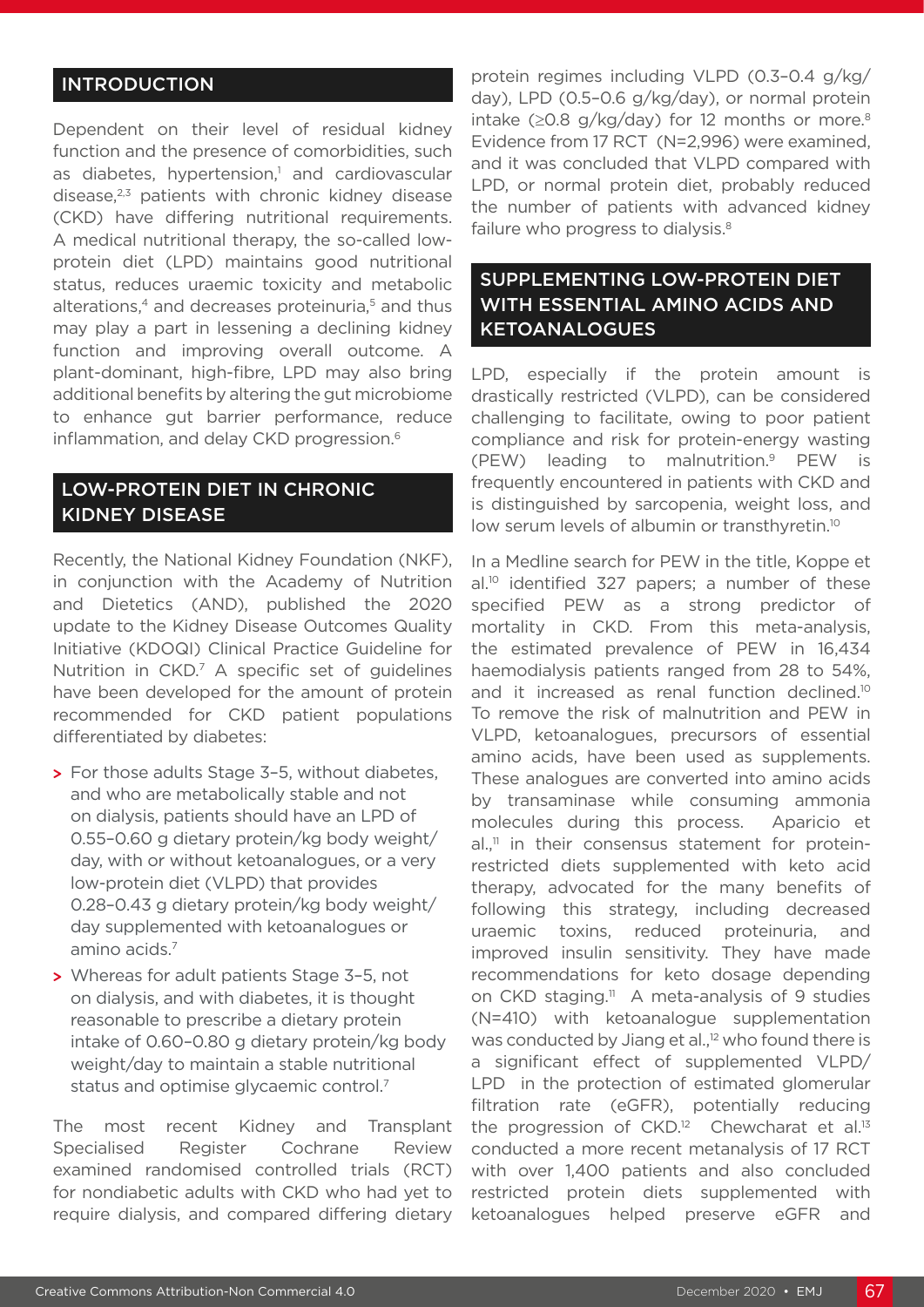reduce proteinuria, serum phosphate, parathyroid hormone levels, blood pressure, and serum cholesterol. For patients to be able to benefit from such diet and lifestyle changes, centres have successfully deployed trained dietitians to counsel patients with CKD<sup>14</sup>

## PHOSPHORUS HOMEOSTASIS AND AVOIDANCE OF SECONDARY PARATHYROIDISM

Patients with advanced CKD experience mineral disturbances as kidney function decreases. The ability to excrete phosphorus is reduced, leading to a positive phosphorus balance and triggering phosphaturia induced through increases in fibroblast growth factor 23 (FGF23) and parathyroid hormone.<sup>15</sup> Hyperphosphataemia is recognised as an independent risk factor for mortality in patients undergoing dialysis. A large observational study (n=3,490) was carried out in patients with CKD by Kestenbaum et al.16 Associations between elevated serum phosphate, mortality risk, and myocardial infarction were found, which were independent of known confounding factors, including renal function.16 After adjustment, they noted a relationship between serum phosphate levels >3.5 mg/dL and increased mortality risk; this increased linearly with each subsequent 0.5 mg/ dL increase in serum phosphate levels.

To maintain serum phosphate levels in the normal range for patients with CKD Stages 3–5, it is recommended to restrict dietary phosphate to 800–1,000 mg/day.7 However, the source of protein may have some bearing on the amount of available phosphorus. Moe et al.<sup>15</sup> reported on a trial in patients with CKD (n=8) to compare vegetarian and meat diets with equivalent nutrients prepared by clinical research staff. Results showed that after 1 week of a vegetarian diet, lower serum phosphorus levels and decreased FGF23 levels were achieved compared with a meat diet. It was concluded that protein source can have an impact on phosphorus levels in patients with CKD. Further, it was recommended that patients with CKD receiving dietary counselling should be informed about phosphate levels and protein sources for phosphates.<sup>15</sup> The phosphate in plant-based proteins is only 30–50% bioavailable

due to being bound to phytates, compared with 70–80% bioavailability for animal-based foods, such as dairy.<sup>16</sup>

Sullivan et al.<sup>17</sup> reported on the risk of hyperphosphataemia due to consumption of phosphorus-rich food additives found in processed and fast foods; it is estimated that food additives contribute 30% of overall phosphate intake in a USA diet.18 Sullivan conducted an RCT (N=279) in patients with endstage renal disease that compared phosphorus levels; one group (n=145) were educated about avoiding phosphorus-rich food additives in groceries and fast foods, while the controls (n=134) followed usual care. They found that the educated patients resulted in a modest (0.6 mg/dL) but clinically significant improvement in serum phosphorus levels. Sullivan et al. concluded that this decline in average phosphorus level among the intervention cohort corresponds to a 5–15% reduction in relative mortality risk in observational studies.17

#### REDUCING METABOLIC ACIDOSIS IN CHRONIC KIDNEY DISEASE

Metabolic acidosis is a common complication in CKD and can trigger metabolic, endocrine, and musculoskeletal abnormalities.19 Vegetablebased foods are rich in organic anion salts, which are directly absorbed by the gut to release bicarbonates. This results in a neutral or alkaline situation in the gut.<sup>20</sup> It has been estimated that consuming a fruit and vegetable diet can reduce acid excretion, equivalent to consuming 0.5 mEq/ kg/day of sodium bicarbonate.<sup>21</sup> This can also lead to reduced proteinuria and decreased blood pressure in certain patients with CKD.<sup>21</sup> Extracellular sodium cations are responsible for fluid homeostasis, which is controlled through the renin–angiotensin–aldosterone system (RAAS).7 This mechanism regulates sodium excretion through the kidneys and therefore exerts control on extracellular fluid volume and arterial blood pressure.22 Excess sodium intake is excreted in the urine, with serum levels tightly controlled. However, in CKD, the system can be compromised by excessive dietary sodium consumption and/or kidney capability to excrete sodium becoming inadequate.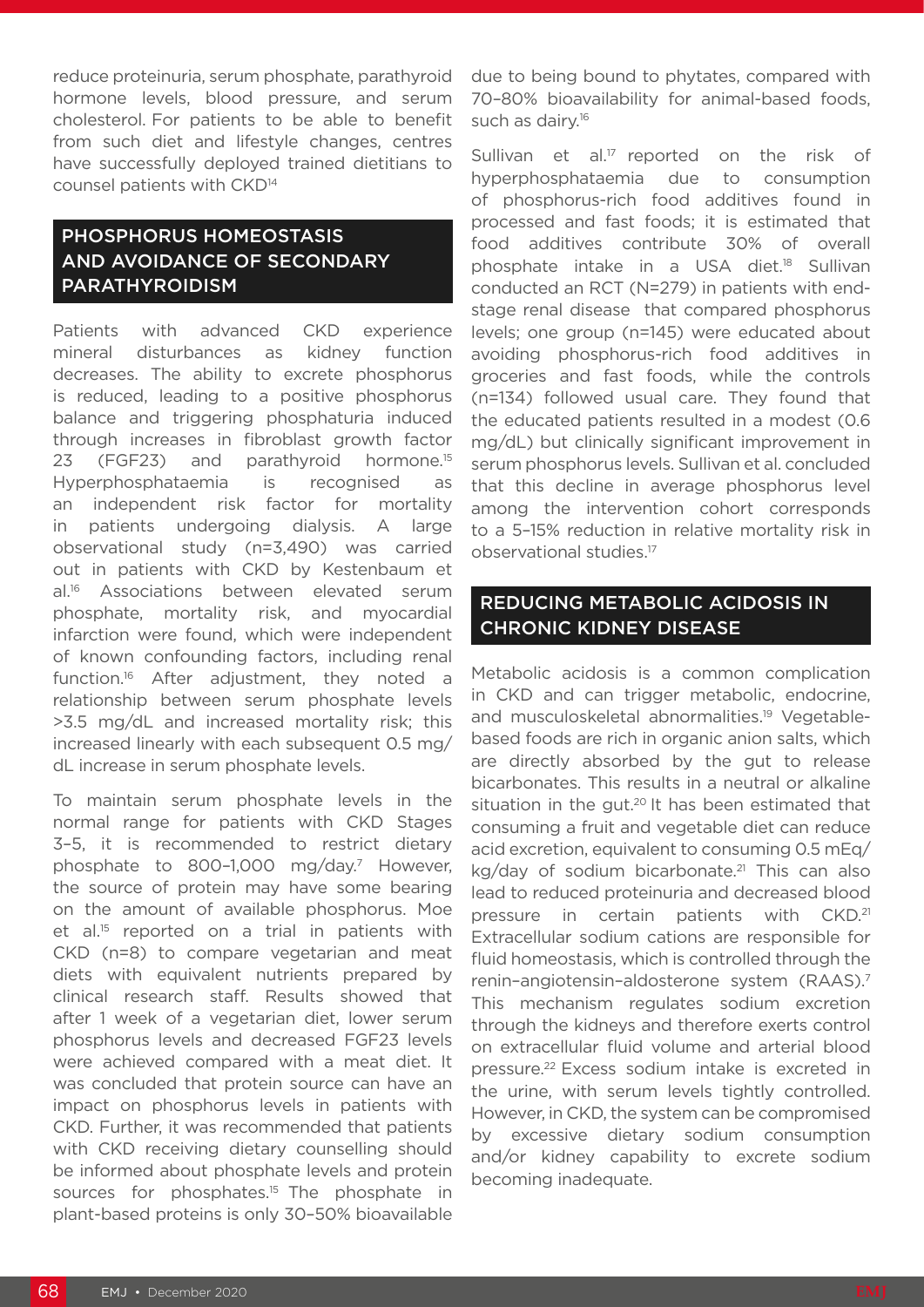Humalda et al.<sup>23</sup> conducted a review to examine the evidence for the protective effect of dietary sodium restriction in patients with CKD specifically. In CKD cohorts, sodium intake is generally elevated, often above population average. For both diabetic and nondiabetic patients with CKD, a moderately lower sodium consumption was associated with better long-term outcomes of RAASblockade due to improved effects on proteinuria, independent of blood pressure. On the basis of an observed J-curve for sodium intake and outcome, with higher risk at both higher and lower sodium intakes, concerns have been expressed on the safety of rigorous sodium restriction. However, in their review, Humalda et al. concluded there are considerable potential benefits for most patients with CKD to have a moderately restricted sodium diet.23 The KDOQI Clinical Practice Guideline for adults with CKD Stages 3–5 recommended that to control blood pressure and proteinuria, the amount of dietary sodium consumed should be <100 mmol/day (or  $<$  2.3 g/day).<sup>7</sup>

McMahon et al.<sup>24</sup> conducted a small, double-blind, placebo-controlled randomised crossover study of 25 nondialysed, nontransplanted patients with CKD. Using blood pressure, proteinuria, extracellular fluid volume, and arterial stiffness as markers of cardiovascular progression in CKD populations, they aimed to evaluate dietary sodium intake on these markers. They found a dietary sodium restriction of 60–80 mmol daily intake significantly decreased ambulatory blood pressure by 10/4 mmHg (systolic/diastolic) over the 24 hours. Also, for extracellular volume, albuminuria, and proteinuria, significant reductions were observed, with the latter two occurring independent of blood pressure changes. In this study, dietary sodium restriction reduced the incidence of most risk factors without significant adverse effects; however, symptomatic hypotension was observed and was resolved by modifying the antihypertensive regime.24

### CARDIOVASCULAR RISK FACTOR MANAGEMENT IN CHRONIC KIDNEY DISEASE

In patients with CKD, inflammatory cytokine and advanced glycation end-product concentrations

are often raised.<sup>25</sup> Susceptibility to inflammatory diseases, such as atherosclerosis and stroke, is heightened in this group of patients. $26$  A vegetarian diet can confer cardiovascular benefits due to lower BMI, reduced blood pressure, a decreased incidence of hypertension, and reduced risk of Type 2 diabetes mellitus.<sup>27</sup> The large EPIC-Oxford study (n=37,875) grouped people into their expressed dietary preference for meat, fish, vegetarian, or vegan, and demonstrated age-adjusted mean BMI was highest in meat-eaters and lowest in vegans.<sup>28</sup> Several studies have reported reducing blood pressures when moving from a meat-based diet to a vegetarian one.<sup>17,29</sup>

Klahr et al.<sup>30</sup> conducted the Modification of Diet in Renal Disease (MDRD) Study in 840 patients to determine the effects of dietary protein restriction and blood pressure control on the progression of CKD. In Study 1, 585 patients with eGFR ranging from 25 to 55 mL/min/1.73m<sup>2</sup> were randomly assigned to usual protein diet or LPD and to usual or low blood pressure groups. After a mean of 2.2 years, the projected decline in eGFR did not differ significantly between diets or blood pressure groups. In Study 2, 255 patients with an eGFR of 13-34 mL/min/1.73m<sup>2</sup> were randomly assigned to LPD or VLPD and a usual or low blood pressure group. On followup, the VLPD group had a marginally slower decline in eGFR compared with the LPD group (p=0.07). In their conclusions, the authors stated there was no statistical difference between diet groups in time to end-stage renal disease or death. $30$  A subsequent reanalysis by Levey et al. $31$  suggested that the patient cohort on a diet of 1.30 g protein/kg/day, compared with the group allocated a diet of 0.58 g protein/kg/day and lower phosphorus intakes, experienced significantly more kidney function loss after the first 4 months from the start of the programme. After other known risk factors had been ruled out, a reduced protein consumption was associated with a 29% lower risk of CKD progression and no additional benefit from supplementation with ketoanalogues.<sup>32</sup> In the VLPD group, the causes of renal disease were hypertensive-vascular nephropathies (38%), glomerulonephritis (20%), tubule-interstitial nephropathies (15%), and unknown causes (27%); in the control group the percentages were similar: 41%, 18%, 16%, and 24%, respectively. Moreover, the frequency of cardiovascular complications (angina, infarction, stroke) was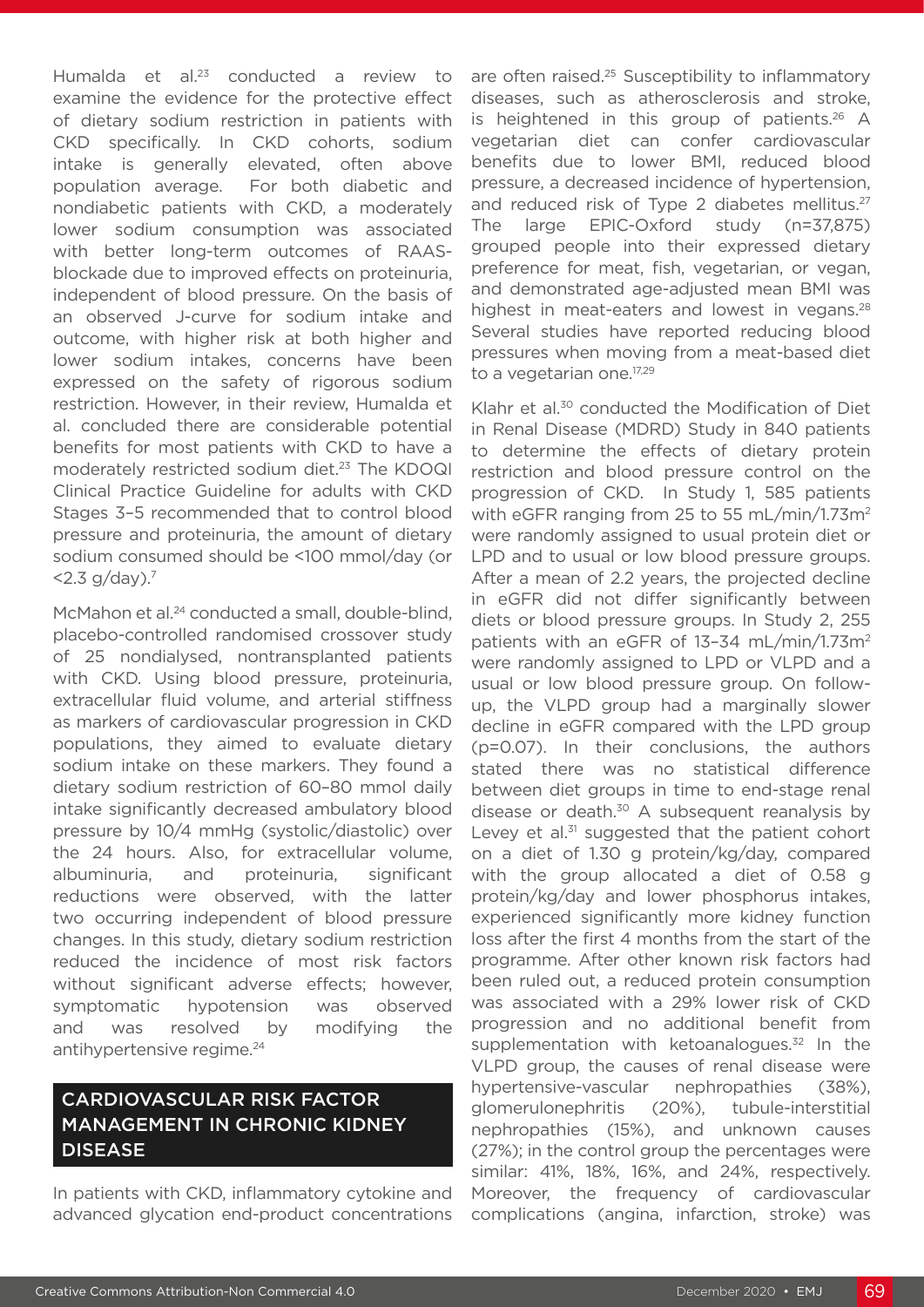(p=not significant).5

#### PLANT-BASED DIETS FOR PATIENTS WITH CHRONIC KIDNEY DISEASE

Kalantar-Zadeh et al.<sup>33</sup> have recently proposed a plant-dominant, low-protein diet as a pragmatic approach to facilitating CKD progression.<sup>33</sup> The proposition is for a diet that delivers daily protein ingestion of 0.6–0.8g/kg/day with at least 50% as plant-based sources, preferably whole unrefined and unprocessed foods; a low  $\sim$ sodium intake of <3 g/day; higher dietary fibre of 25–30g/day; and adequate nutritional energy intake of 30–35 kcal/kg/day. $33$ 

Potassium homeostasis and excretion are commonly impaired in patients with CKD, and hyperkalaemia is particularly concerning in latestage CKD. Hyperkalaemia has an association with increased mortality and may contribute to peripheral neuropathy in patients with CKD.7 The KDOQI recommendations for adults with CKD Stages 3–5 or post-transplantation should have dietary potassium intake adjusted to maintain normal serum potassium levels.7 For adults with CKD Stages 3–5 or post-transplantation with either hyperkalaemia or hypokalaemia, dietary or supplemental potassium intake should be based on individual needs. It is suggested that when treating hyperkalaemia, the patient should recommend fruit and vegetables low in potassium.<sup>7</sup> It has been shown that double boiling can reduce the potassium concentration in potatoes and other tuberous root vegetables.34,35 Eating a plant-dominant, highfibre, low-protein diet may lead to favourable alterations in the gut microbiome. Among other things, the gut microbiota plays an essential role in the production of shortchain fatty acids. Dietary fibre enables the gut microbiota to generate short-chain fatty acids, which in turn become energy sources for gut bacteria and maintain intestinal epithelial barrier permeability.<sup>36</sup> Gut microbiome dysbiosis, resulting from alterations of composition and function of the gut microbiota and disruption of gut barrier function, is seen in pateints with CKD.<sup>37</sup> This gut flora disruption can generate large amounts of uraemic toxins, which can translocate into the systemic circulation due to the impairment of the intestinal barriers.<sup>38</sup> Uraemic toxaemia has been associated with

#### PRACTICAL STRATEGIES

There is a need for practical applications in the management of dietary recommendations in CKD, which will turn the clinical guidance already set out into a set of pragmatic approaches. It is essential to engage with patients on their terms and make the clinical guidance a living reality for them.

Each diagnosis of CKD will require extensive and long-term changes to food and lifestyle for the patient. Virtually all dietary interventions require significant effort from the healthcare team, requiring expertise often outside the focus of most practising nephrologists.40 Beto et al.<sup>9</sup> reported poor adherence to diet, medications, and treatments, estimated to vary between 20 and 70%, which could contribute to increased morbidity and mortality.<sup>9</sup> Delivering practical nutritional advice to patients with CKD requires co-ordination of many dietary components to cover calories, protein, carbohydrates, fats, electrolytes, and fluid, especially in patients with comorbidities, such as hypertension, diabetes, and cardiovascular diseases. Dietary intake studies have experienced adherence difficulties with the scope and complexity of CKD diet parameters. In Italy, nephrologists have a long-standing tradition of successfully implementing LPD for CKD. This has been due, in part, to the availability of low-protein foods, which have been available in Italy for decades. These products are carbohydrate-rich, low in salt, and virtually free of phosphorus, potassium, and nitrogen. They can effectively replace analogous food staples, such as bread, pasta, or biscuits, making it possible to reduce or replace protein of low biological value with higher value proteins, such as animal or legume proteins, and ensure a high energy intake.<sup>41</sup> D'Alessandro et al.<sup>42</sup> investigated the practicalities of such lowprotein foods consumed by 100 patients with CKD prescribed LPD. Of these patients, 92% believed nutritional counselling with a trained dietitian was beneficial in successfully following their diet.42 There are two main factors that enable successful LPD adherence: the prevention of PEW and the continual implementation of the dietary plan. For this reason, skilled teams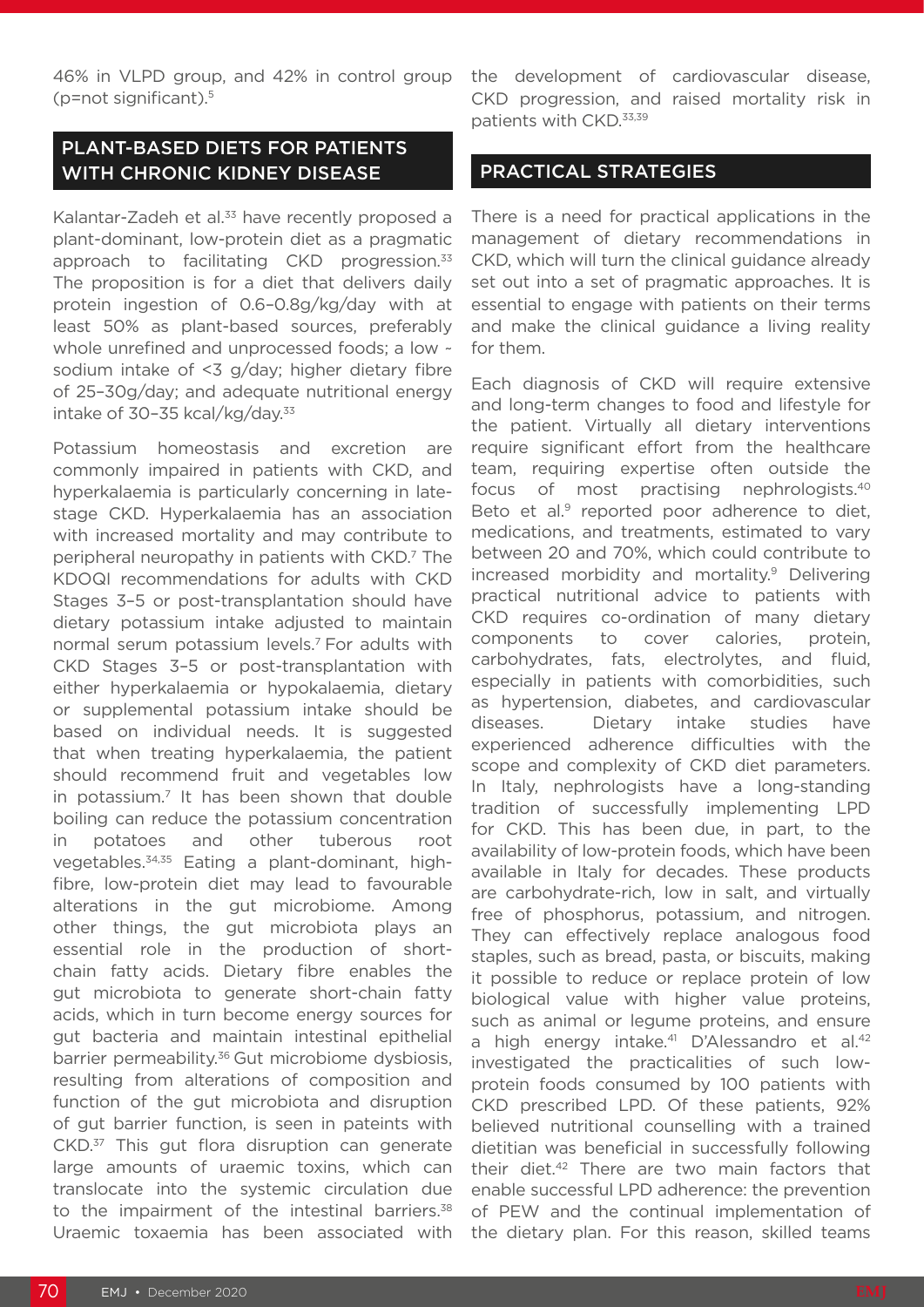of nephrologists and dietitians are needed to frequently monitor patients on LPD and provide comprehensive nutritional support for their patients with CKD.39

Furthermore, D'Alessandro et al. mapped out simplified dietary regimens for these patients. They observed that low-protein products, which have a particularly favourable energy/phosphate ratio and can be high in plant fibre, are very important tools for the safe and successful implementation of dietary plans for patients with CKD.<sup>14</sup> Cost-effectiveness studies have been conducted to evaluate the economic benefits of pursuing a VLPD compared with dialysis in patients with Stage 5 CKD. Scalone et al.<sup>43</sup> followed 57 elderly patients with Stage 5 CKD who were randomised to dialysis or VLPD over 3 years. It was concluded that VLPD was a safe and beneficial strategy for these patients and allowed economic resources to be reallocated for further investments into the healthcare system.<sup>43</sup> Mennini et al.<sup>44</sup> compared the cost-effectiveness of LPD versus normal diet in patients with CKD

Stages 4–5 over 10 years. A Quality-Adjusted Life Year (QALY) assessment showed LPD was both more effective in terms of good quality of life gained and was less expensive than normal diet.

#### **CONCLUSION**

Given the high incidence of CKD, nutritional therapy interventions have a significant role to play in delaying the progression of CKD, improving overall patient outcomes, and are significantly more cost-effective to healthcare systems compared with the cost of dialysis and transplantation. To deliver patient-centric dietary plans effectively, the involvement of dedicated dietitians in the patient management team is crucial. Food choice is a vital part of taking patients on this nutritional journey. Specific lowprotein products, such as pasta, breads, and biscuits, can help patients to adhere to a LPD, assist in the facilitation of disease management, and provide better overall outcomes.

#### References

- 1. Lea J, Nicholas S. Diabetes mellitus and hypertension: key risk factors for kidney disease. J Nat Med Assoc. 2002;98(8 Suppl).7S-15S.
- 2. Hertzog C et al. Cardiovascular disease in chronic kidney disease. A clinical update from Kidney Disease: Improving Global Outcomes (KDIGO). J Int Soc Nephrol. 2011;80(6):572-86.
- 3. Go A et al. Chronic kidney disease and the risks of death, cardiovascular events, and hospitalization. N Engl J Med. 2004;351:1296-305.
- 4. Black A et al. Does low-protein diet influence the uremic toxin serum levels from the gut microbiota in non dialysis chronic kidney disease patients? J Ren Nutr. 2018;28(3):208- 14.
- 5. Di Iorio et al. VLPD reduces metabolic acidosis in subjects with chronic kidney disease. Nutrients. 2017;9(1):69.
- 6. Bull M, Plummer N. Part 1: the human gut microbiome in health and disease integrated medicine. Integr Med (Encinitas). 2014;13(6):17-22.
- 7. Ikizler T et al. KDOQI clinical practice guideline for nutrition in CKD: 2020 update. Am J Kidney Dis. 2020;76(3 Suppl 1):S1-07.
- 8. Hahn D et al. Low protein diets for nondiabetic adults with kidney disease. Cochrane Database of Syst

Rev. 2018;10(10):CD001892.

- 9. Beto J et al. Strategies to promote adherence to nutritional advice in patients with CKD. Int J Nephrol Renovasc Dis. 2016;9:21-33.
- 10. Koppe L et al. Kidney cachexia or protein-energy wasting in chronic kidney disease: facts and numbers. J Cachex Sarc Musc. 2019;10(3):479-84.
- 11. Aparicio et al. Keto-acid therapy in predialysis chronic kidney disease patients: final consensus. J Ren Nutr. 2012;22(2 Suppl):S22–4.
- 12. Jiang Z et al. Effect of restricted protein diet supplemented with keto analogues in chronic kidney disease - a systematic review and meta-analysis. Int Urol Nephrol. 2016;48:409-18.
- 13. Chewcharat A et al. Effects of restricted protein diet supplemented with keto analogue in chronic kidney disease patients: a systematic review and meta-analysis. J Ren Nut. 2020;30(3):189-99.
- 14. D'Alessandro C et al. "Dietaly": practical issues for the nutritional management of CKD patients in Italy. BMC Nephrology. 2016;17(102).
- 15. Moe S et al. Vegetarian compared with meat dietary protein source and phosphorus homeostasis in CKD. Clin J Am Soc Nephrol. 2011;6(2):257-64.
- 16. Kestenbaum B et al. Serum

phosphate levels and mortality risk among people with chronic kidney disease. J Am Soc Nephrol. 2005;16(2):520-8.

- 17. Sullivan et al. Effect of food additives on hyperphosphatemia among patients with end-stage renal disease a randomized controlled trial. JAMA. 2009;301(6):629-35.
- 18. Coates et al. (eds.), Encyclopedia of Dietary Supplements (2010) 2<sup>nd</sup> edition, New York City: Informa Healthcare, pp.537.
- 19. Mitch W. Insights into to abnormalities of chronic renal disease attributed to malnutrition. J Am Soc Nephrol. 2002;13(Suppl 1):S22-7.
- 20. Scialla J, Anderson CAM. Dietary acid load: a novel nutritional target in chronic kidney disease? Adv Chronic Kidney Dis. 2013;20(2):141-9.
- 21. Goroya N et al. Dietary acid reduction with fruits and vegetables or bicarbonate attenuates kidney injury in patients with a moderately reduced glomerular filtration rate due to hypertensive nephropathy. Kidney Int. 2012;81(1):86-93.
- 22. Kotchen T et al. Salt in health and disease — a delicate balance. N Engl J Med. 2013;368:1229-37.
- 23. Humalda J et al. Dietary sodium restriction a neglected therapeutic opportunity in CKD. Curr Opin